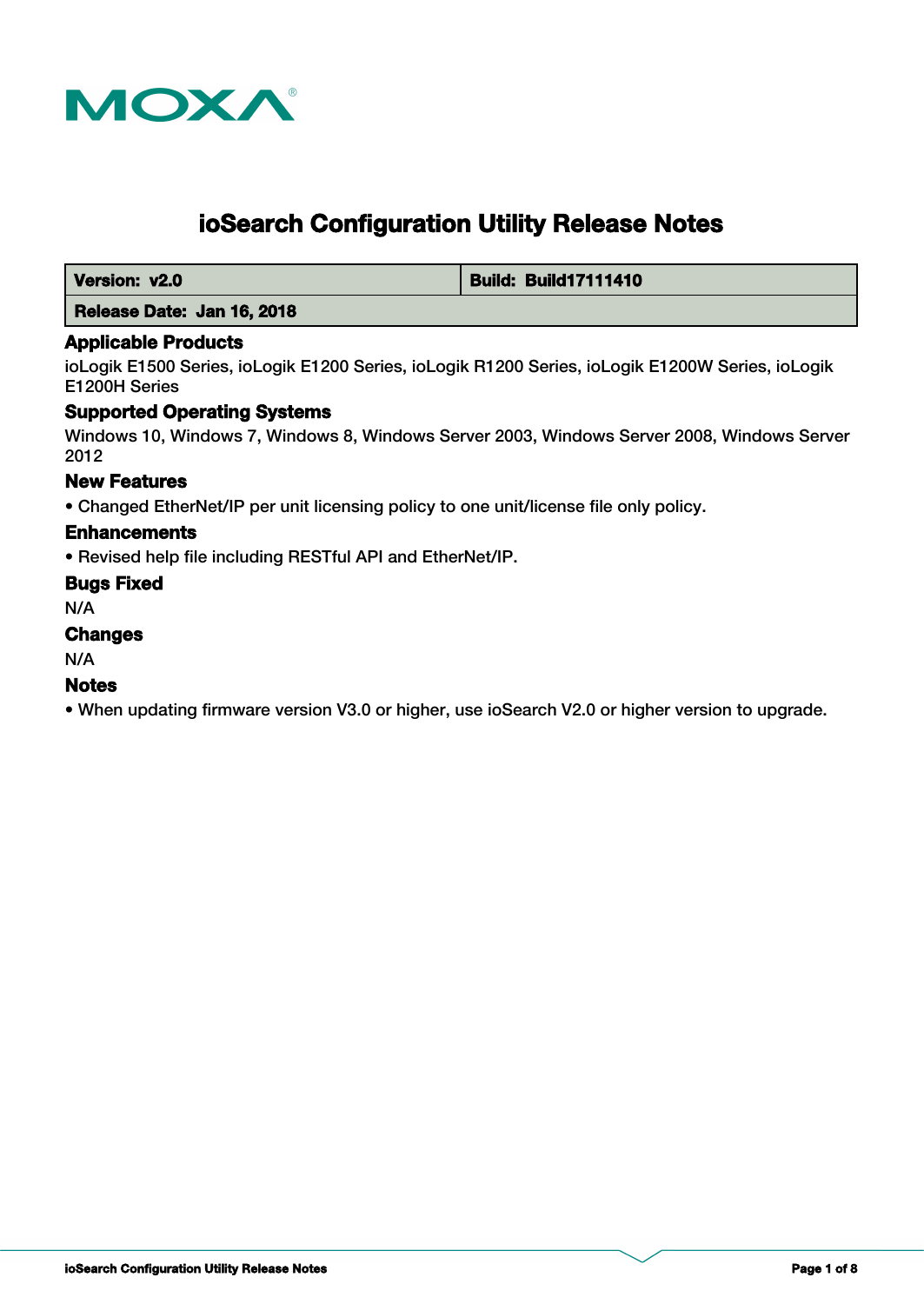

| Version: v1.15 | <b>Build: Build16091417</b> |
|----------------|-----------------------------|
|                |                             |

 **Release Date: N/A**

# **Applicable Products**

ioLogik E1200 Series, ioLogik R1200 Series, ioLogik E1500 Series, ioLogik E1200W Series, ioLogik E1200H Series

# **Supported Operating Systems**

Windows 10, Windows 7, Windows 8, Windows Server 2003, Windows Server 2008, Windows Server 2012

# **New Features**

- Support EtherNet/IP activation function for the ioLogik E1200 series.
- Added Help file.

**Enhancements**

N/A

**Bugs Fixed**

N/A

#### **Changes**

N/A

#### **Notes**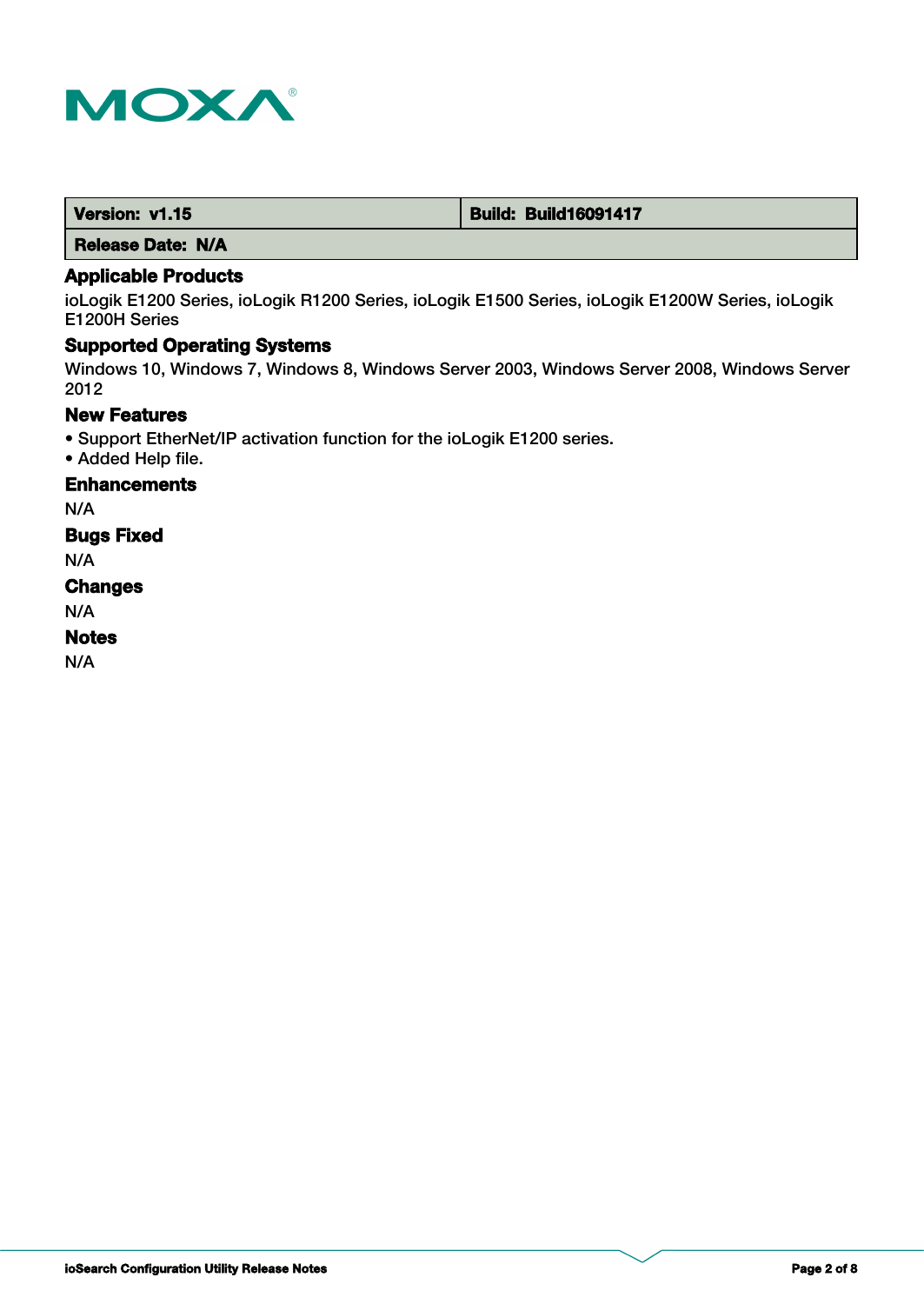

| Version: v1.14 | <b>Build: Build16012114</b> |
|----------------|-----------------------------|
|                |                             |

 **Release Date: N/A**

#### **Applicable Products**

ioLogik E1200 Series, ioLogik R1200 Series, ioLogik E1500 Series, ioLogik E1200W Series, ioLogik E1200H Series

# **Supported Operating Systems**

Windows 10, Windows 7, Windows 8, Windows Server 2003, Windows Server 2008, Windows Server 2012

## **New Features**

• ioLogik E1261W-T, ioLogik E1261-WP-T, ioLogik E1261H-T, ioLogik E1263H-T are supported.

#### **Enhancements**

• Added 4-20 mA mode (raw data: 0-65535) for ioLogik R1240 analog input channel.

#### **Bugs Fixed**

• Fixed ioLogik R1241 AO raw data from 0-65535 to 0-4095.

#### **Changes**

N/A

#### **Notes**

- Use ioSearch V1.12 to update ioLogik R1241 firmware from V1.0/V1.1 to V1.2. .
- DO NOT use ioSearch V1.14 or later to configure ioLogik R1241 with V1.0/V1.1 firmware.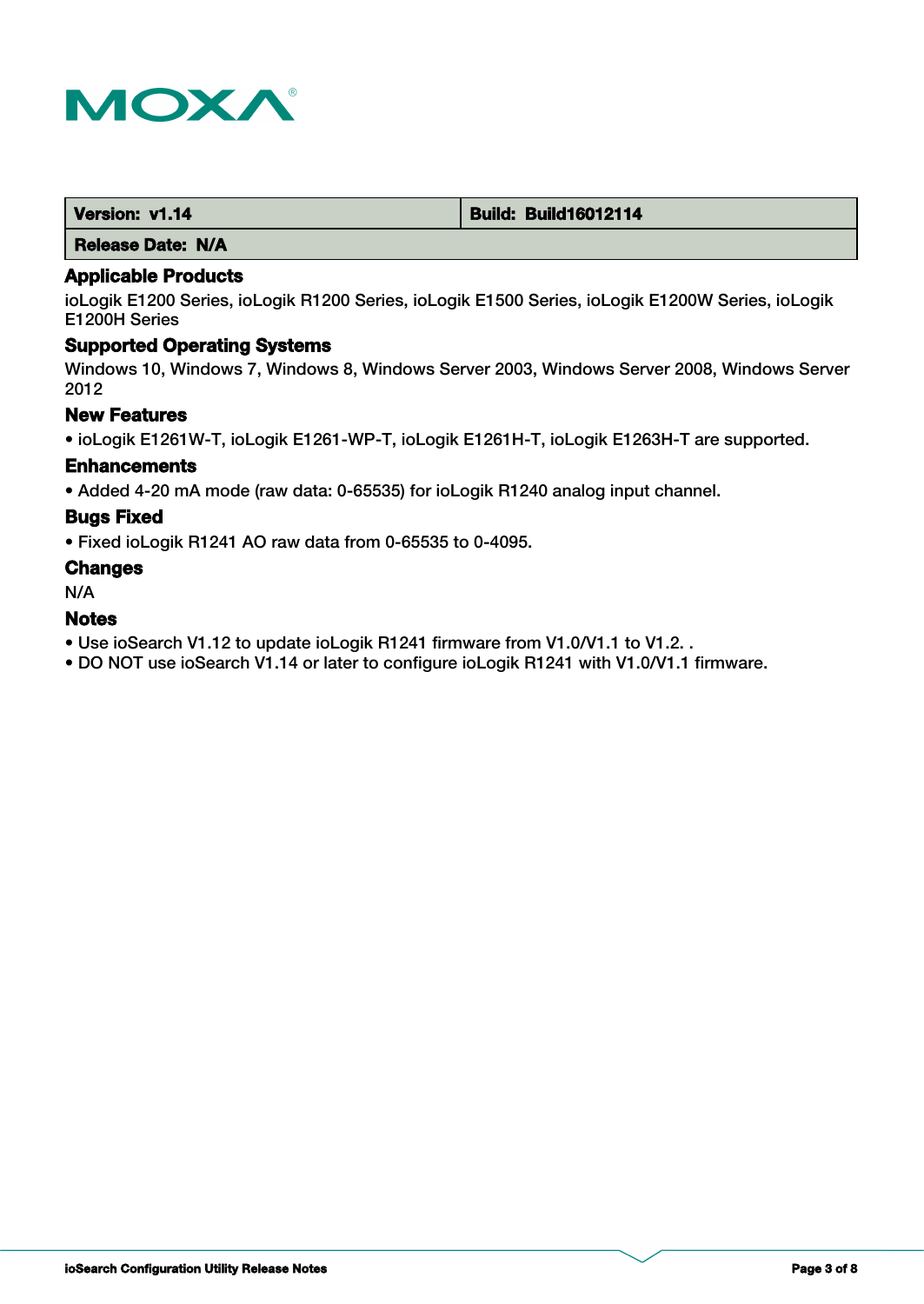

| Version: v1.12                                                   | <b>Build: Build14041118</b> |
|------------------------------------------------------------------|-----------------------------|
| <b>Release Date: N/A</b>                                         |                             |
| <b>Applicable Products</b>                                       |                             |
| ioLogik E1200 Series, ioLogik R1200 Series, ioLogik E1500 Series |                             |
| <b>Supported Operating Systems</b>                               |                             |
| Windows 2000, Windows XP                                         |                             |
| <b>New Features</b>                                              |                             |
| N/A                                                              |                             |
| <b>Enhancements</b>                                              |                             |
| • Support MOXA green core design.                                |                             |
| <b>Bugs Fixed</b>                                                |                             |
| N/A                                                              |                             |
| <b>Changes</b>                                                   |                             |
| N/A                                                              |                             |
| <b>Notes</b>                                                     |                             |
| N/A                                                              |                             |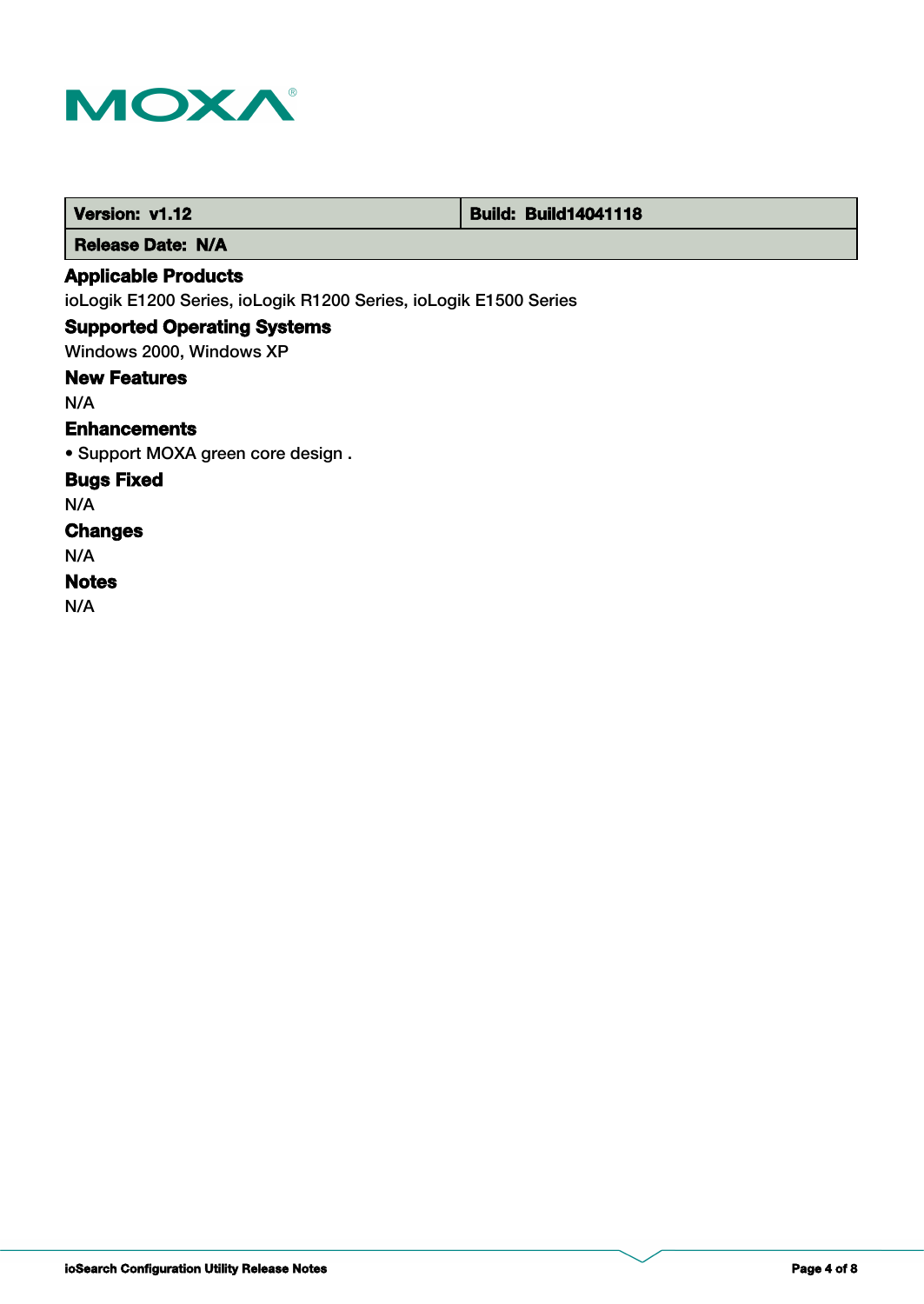

 **Release Date: N/A**

# **Applicable Products**

ioLogik E1200 Series, ioLogik R1200 Series, ioLogik E1500 Series

## **Supported Operating Systems**

Windows 2000, Windows XP

### **New Features**

• ioLogik R1210(-T), ioLogik R1212(-T), ioLogik R1214(-T), ioLogik R1240(-T), ioLogik R1241(-T) are supported.

## **Enhancements**

N/A

# **Bugs Fixed**

N/A

#### **Changes**

N/A

#### **Notes**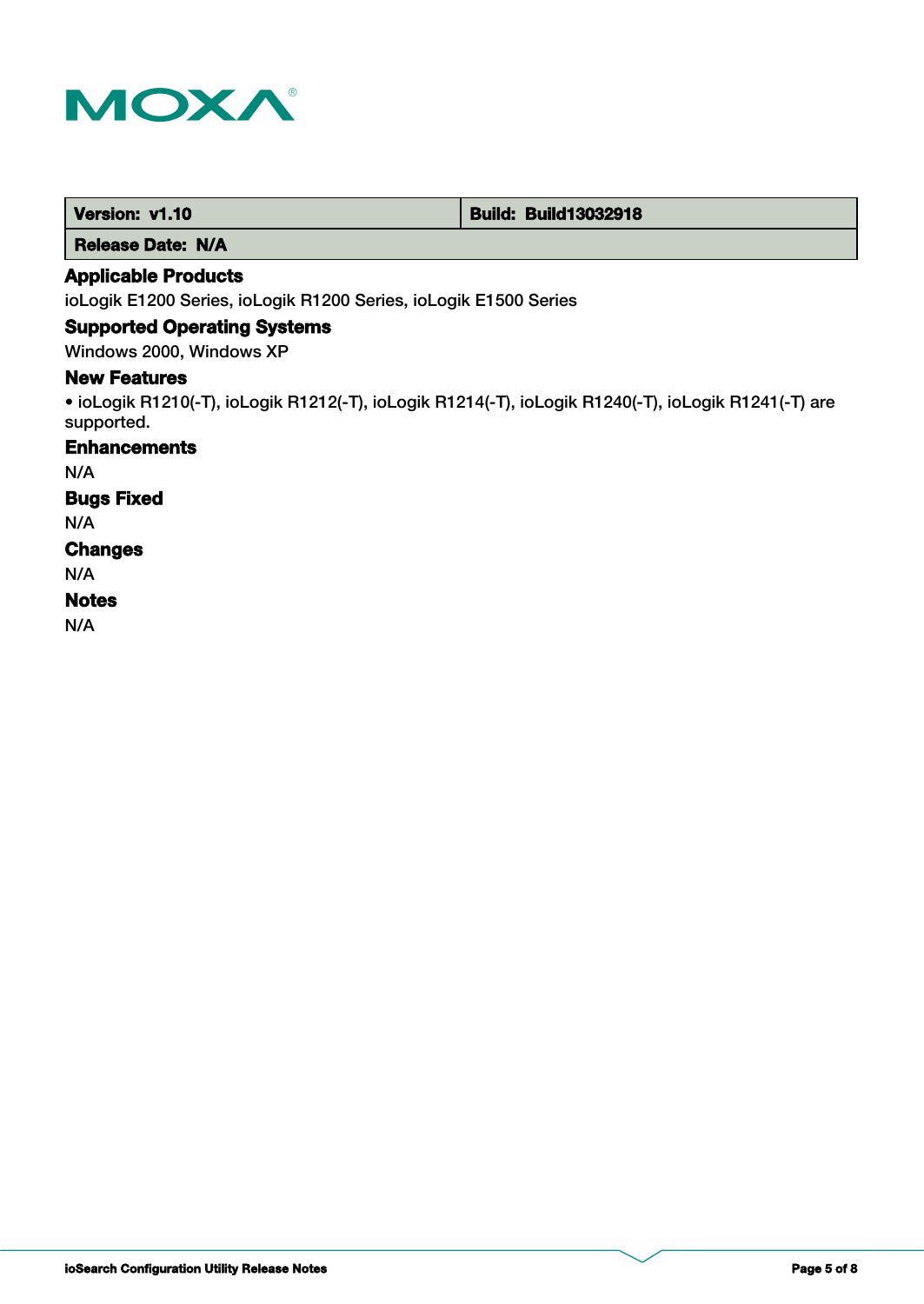

| <b>Version: v1.8</b>                                      | <b>Build: Build12080118</b> |  |
|-----------------------------------------------------------|-----------------------------|--|
| <b>Release Date: N/A</b>                                  |                             |  |
| <b>Applicable Products</b>                                |                             |  |
| ioLogik E1200 Series, ioLogik E1500 Series                |                             |  |
| <b>Supported Operating Systems</b>                        |                             |  |
| Windows 2000, Windows XP                                  |                             |  |
| <b>New Features</b>                                       |                             |  |
| • ioLogik E1510-M12-T, ioLogik E1512-M12-T are supported. |                             |  |
| <b>Enhancements</b>                                       |                             |  |
| N/A                                                       |                             |  |
| <b>Bugs Fixed</b>                                         |                             |  |
| N/A                                                       |                             |  |
| <b>Changes</b>                                            |                             |  |
| N/A                                                       |                             |  |
| <b>Notes</b>                                              |                             |  |
| N/A                                                       |                             |  |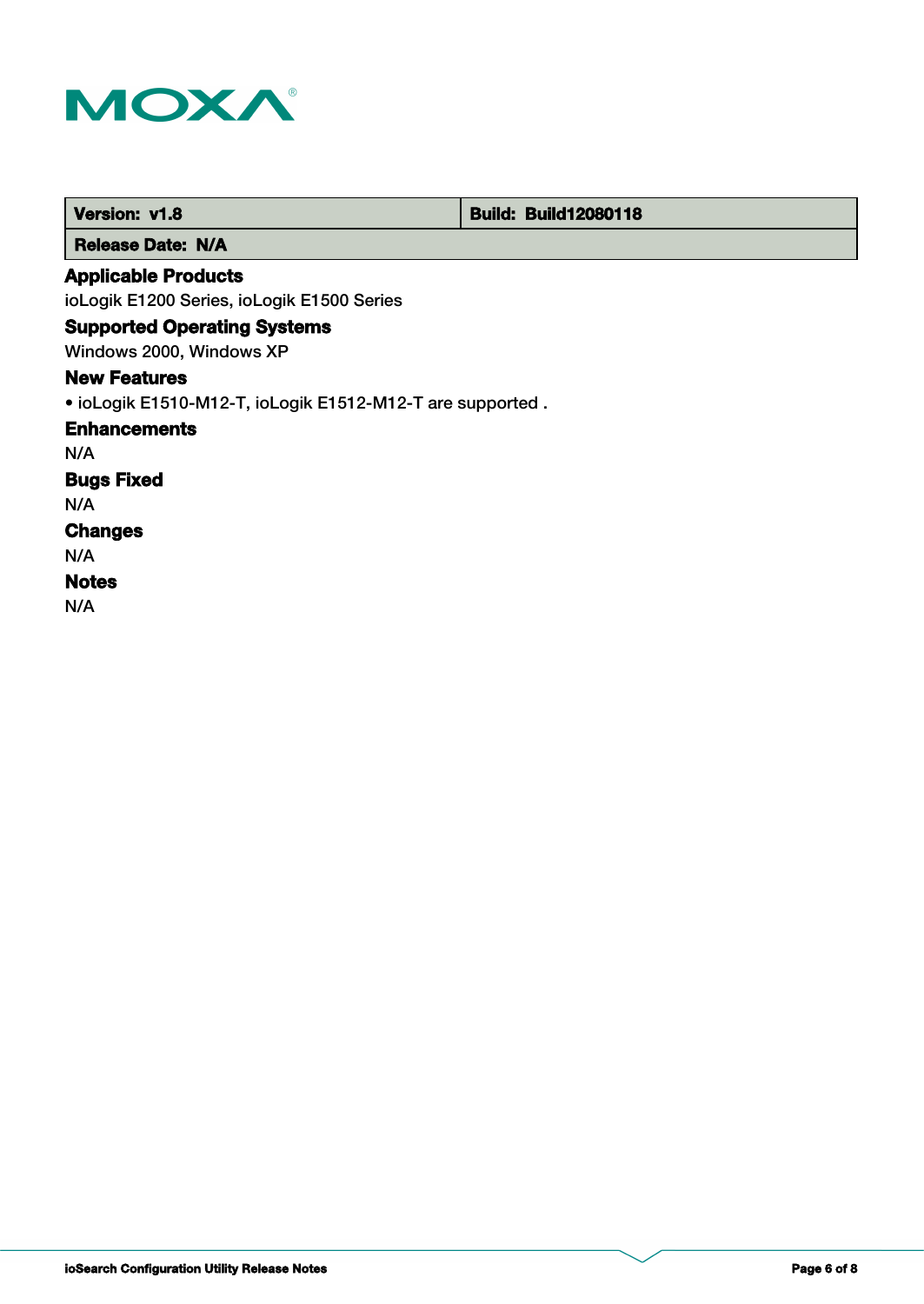

 **Version: v1.6 Build: Build: Build11112811** 

 **Release Date: N/A**

# **Applicable Products**

ioLogik E1200 Series

# **Supported Operating Systems**

Windows 2000, Windows XP

#### **New Features**

N/A

# **Enhancements**

N/A

# **Bugs Fixed**

• The Netmask cannot be 255.0.0.0.

# **Changes**

N/A

# **Notes**